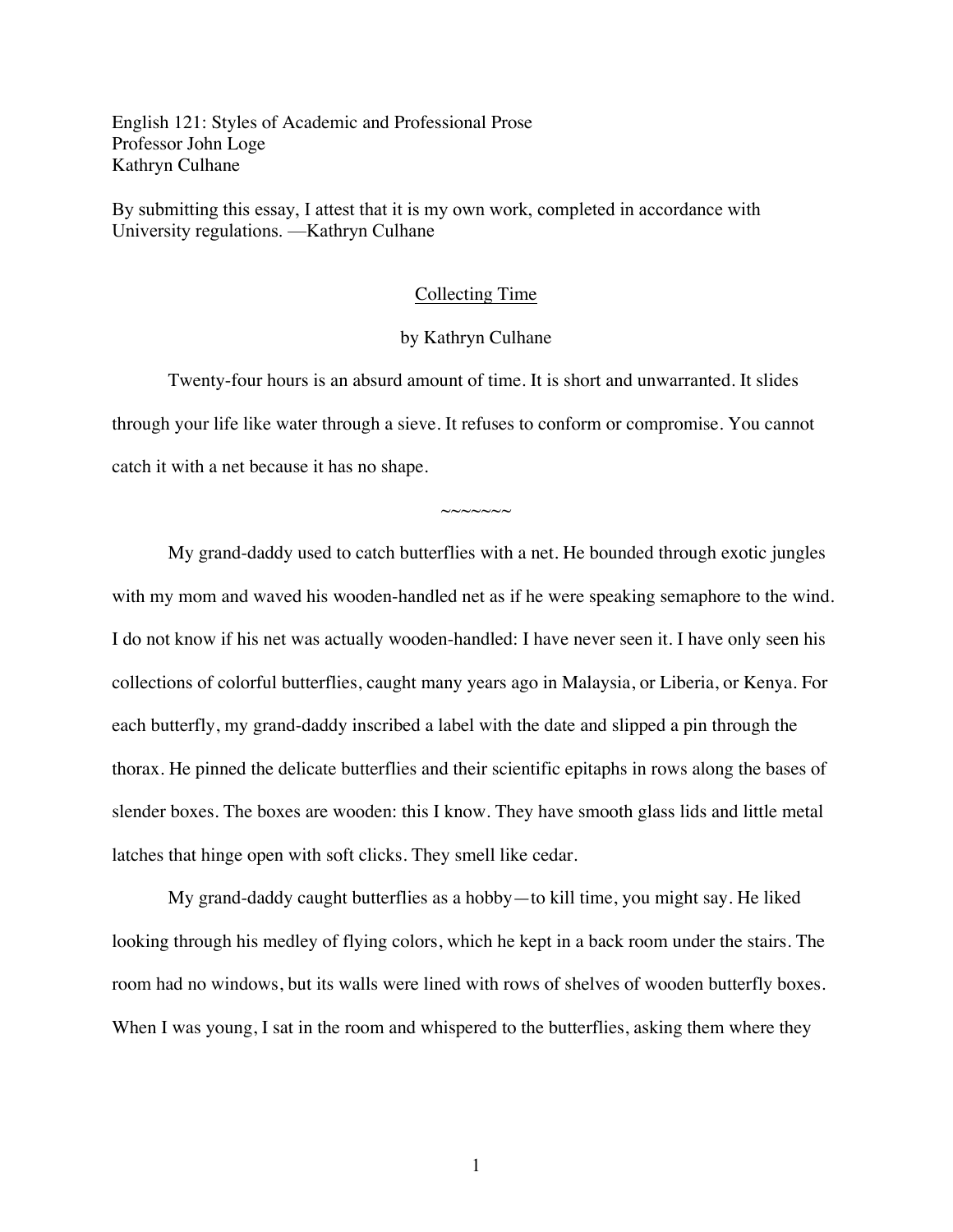came from and why they had so many patterns. It never occurred to me that the room was a multicolored graveyard.

Although most of the insects my grand-daddy collected were butterflies, the graveyard held other colorful corpses as well: smooth iridescent beetles and fluffy brown moths, which looked like the butterflies except for their thick woolen bodies and furred antennae. They are all gone now, and the shelves of the back room are empty, grey, and desolate. The wooden boxes are scattered, donated to museums or given to family members. My mom has some of the beetles and moths and butterflies, lined up in neatly symmetrical rows behind the glass fronts of two wooden boxes. The boxes are hung behind the door in the downstairs bathroom of my home. You can see them when you close the door and sit down on the toilet. Some of the beetles have improbable black horns protruding from their foreheads; they are called rhinoceros beetles. The rhinoceros beetle is extremely strong for its size, although it can barely pick up a grapefruit. It can carry eight hundred and fifty times its weight, and lives its short life with unwarranted power. But rhinoceros beetles can only live for three years; rhinoceroses can live for forty five. Their lives are incomparable through the lens of time.

Life as an insect is unfathomable. Everything is intensified, like a ray of light through a magnifying glass. Size is amplified and time is condensed. Every second matters because every second is a day. Lifetimes are measured in weeks. Twenty-four hours is enough time to change the world. I guess you could change the world too, if it consisted of only a few blades of grass and a couple square feet of dirt.

One of the beetles in the wooden case in our downstairs bathroom is named Peanut: a smooth oval the color of dirty white paint. My grand-daddy caught Peanut in Malaysia, when my

 $\sim$  $\sim$  $\sim$  $\sim$  $\sim$  $\sim$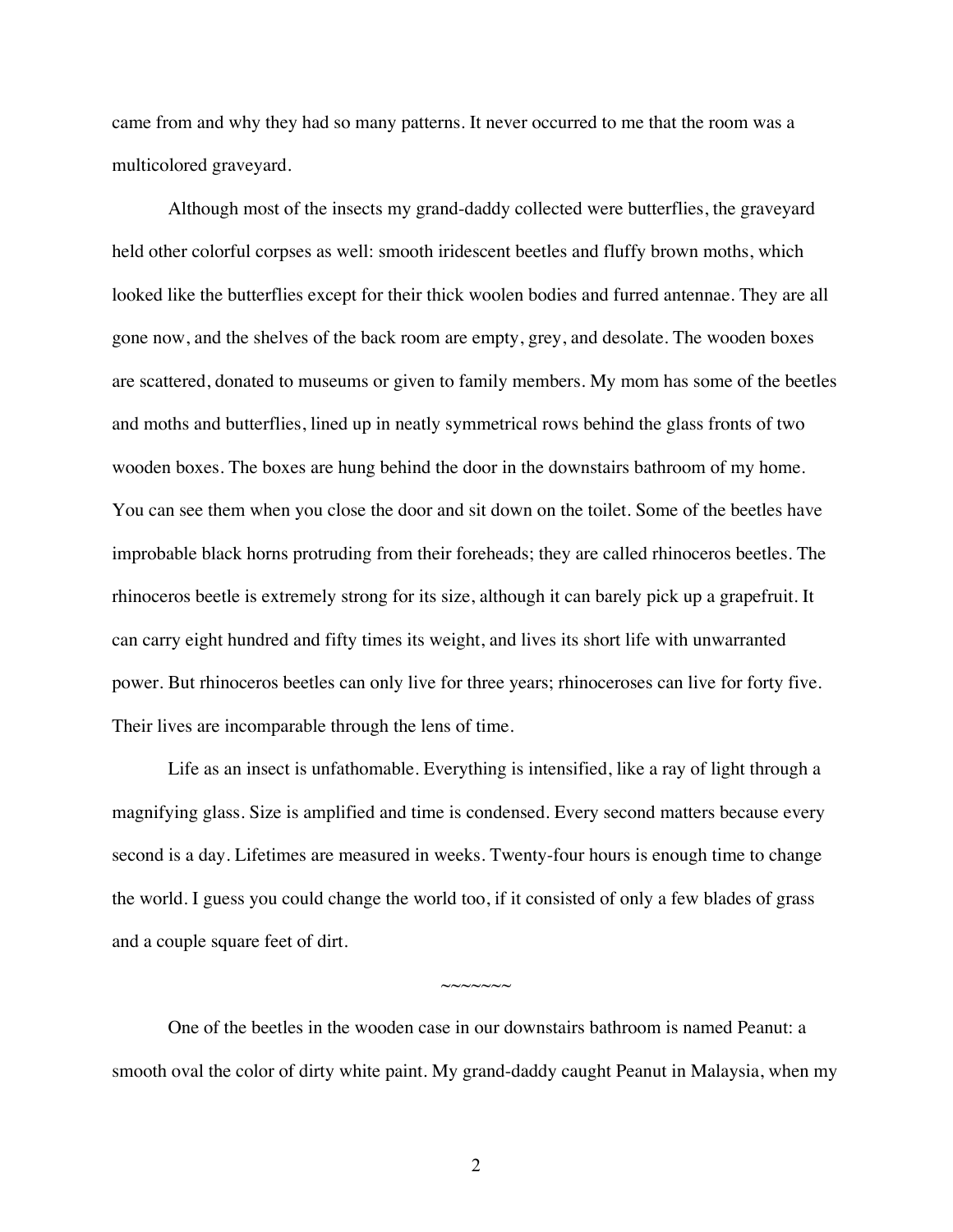mom was nine years old. He let my mom keep him for a couple of days as a pet. She made intricate mazes in the dirt and gently prodded Peanut through with a stick. Then my grand-daddy took Peanut back and put him in a jar of ether. Now Peanut has a pin through his smooth thorax. Instead of killing time, my grand-daddy killed an insect and made time survive ages. The short days before Peanut's death must have seemed like an eternity.

 $~\sim$  $\sim$  $\sim$  $\sim$  $\sim$ 

You cannot catch time, but can you chase it?

I am restless; I am terrified. I am running through the jungle with a wooden-handled net, chasing time. It slides between the trees and hides in the shadows, and I can't seem to find it although I know it is everywhere. I hear the rasp of crumpled wings like the tick of a clock. I think I can see time flying by, but I am mistaken. Each minute is only a colorful butterfly.

Animals and people crunch clumsily around me. We run through the jungle together, tripping and swearing. I catch a glimpse of my grand-daddy through the scrambled branches. He is being chased by a black rhinoceros carrying a jar of ether. My grand-daddy's net has lost its mesh, and only the wooden handle is left. He uses it as a cane as he stumbles through the tangled roots.

I lose sight of my grand-daddy as I dodge around a giant trunk, trying to keep track of a ticking butterfly. I lose the butterfly as well, as I start to feel an intense burn on my uncovered head. I look up and see the sun, magnified a thousand times bigger than it should be. I try to use my net to ward off the light, but the wooden handle falls from my grasp and is lost in the snarl of underbrush. I close my eyes, but the sun is too bright and I can see it even through my eyelids. The world is orange and crimson through the delicate blood vessels. My skin peels from immediate sunburn and I choke in the scalding heat. I am turning to ash. I want to run but my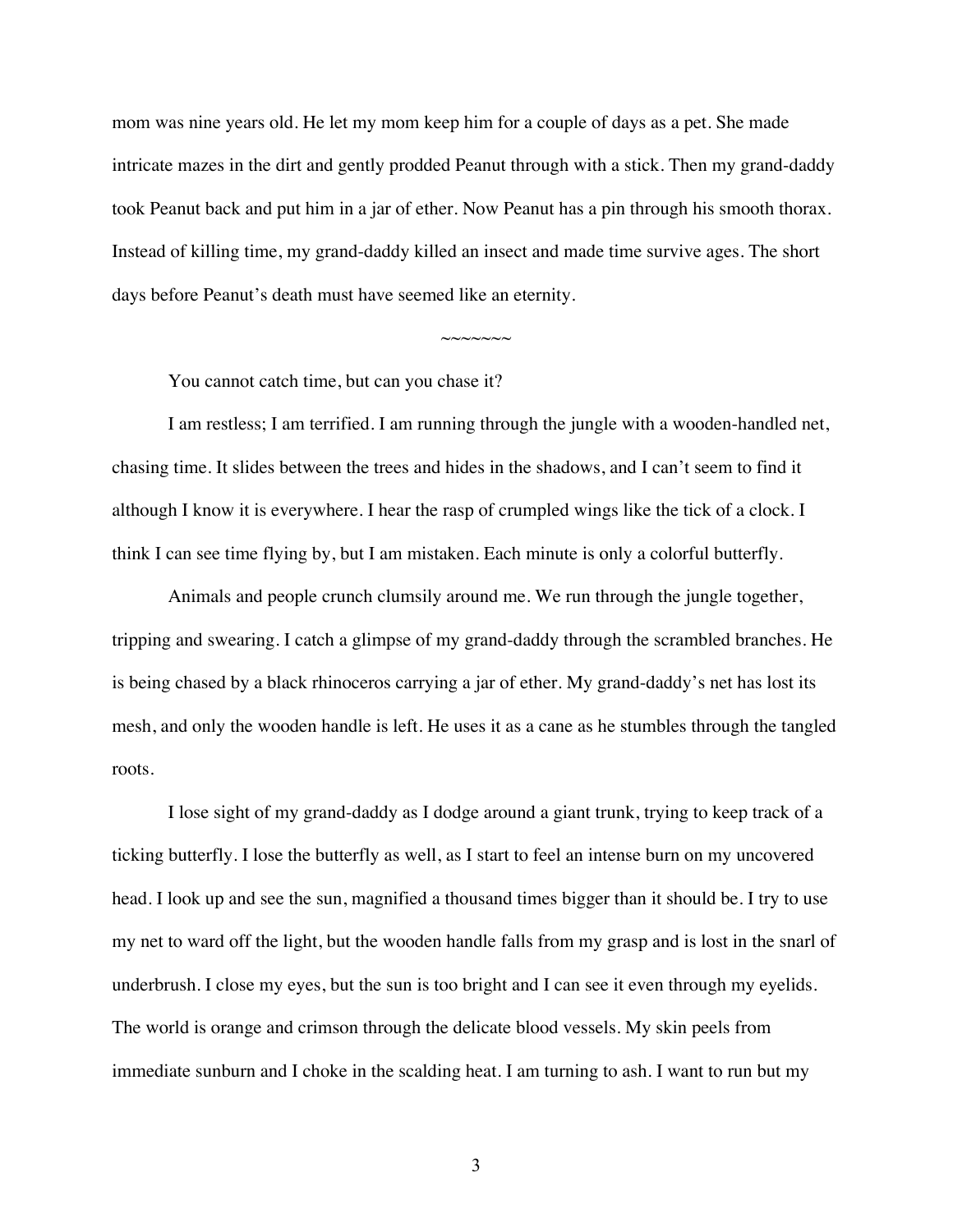legs are unable to move from heat fatigue. Steam rises from the damp ground and I fall onto my back. I am surrounded by the wooden walls of trees, looking up through a giant sheet of glass. Give me another second—I would like to live a lifetime—

 $\sim$  $\sim$  $\sim$  $\sim$  $\sim$  $\sim$ 

What happens if time catches you?

Several years ago, I started a bug collection of my own. My bugs aren't from Malaysia or Liberia or Kenya, but they are all painstakingly pinned and lined up in neat symmetrical rows in a wooden box that my grand-daddy gave me. My favorites are the fuzzy bumblebees that used to burrow into the ground under our rhododendrons. They grew as large as grapes and were colored rusty orange like sunsets. They never stung me. I didn't like killing the ones I caught, so instead I gathered the dried out bodies that fell onto the windowsills in my garage. Spiders caught them in their dusty webs and left the fuzzy corpses hanging in the corners among the disintegrating exoskeletons of moths and flies. I pulled the bumblebees out and brushed off their auburn fur. Sometimes their legs or antennae were broken off, and sometimes they were a little squashed, but I took them anyway and put little pins through their desiccated thoraxes.

I still have my collection of fuzzy bumblebees, and my mom still has Peanut. We do not have my grand-daddy. He is in a jar in a church in Tucson, Arizona, lined up with a row of other jars that hold the ashes of people who ran out of time. The jars are hidden behind stone plates so that you can't see the ashes. The date my grand-daddy died is inscribed on his stone, but instead of an epitaph there is a carving of a butterfly.

 $\sim$  $\sim$  $\sim$  $\sim$  $\sim$  $\sim$